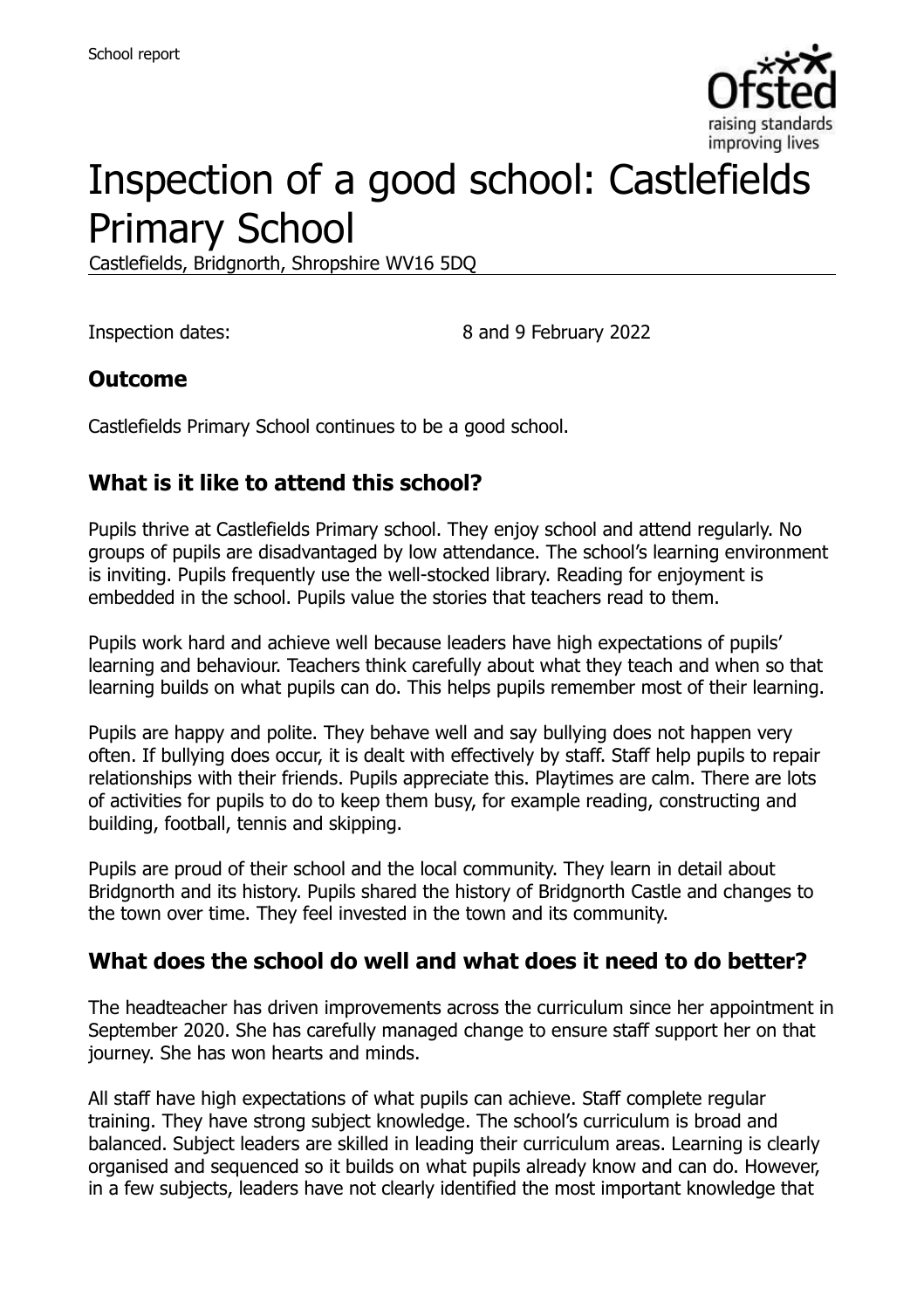

pupils should remember. Therefore, sometimes pupils do not remember the specific key knowledge that leaders want them to.

Teachers ensure that children love to read as soon as they start in early years. Children listen to daily stories and enthusiastically join in with the retelling. Children make a quick start learning to read. The teaching of phonics is consistent. Children can use what they have learned to read simple sentences. Effective support is in place for any pupil who needs to catch up.

Pupils achieve well in mathematics because it is well taught. Teachers use a range of resources and methods to help pupils remember their learning. Activities such as quizzes check pupils' recall and help teachers identify those pupils who may need additional support. Pupils confidently use equipment to support their learning, for example counters, cubes and times tables grids.

In other subjects, well-thought-out provision helps pupils remember their learning in different ways. For example, history timelines are displayed in classrooms to help pupils remember learning about the past. In the Reception class they sing and play games. This helps children with their counting. For example, a child started singing 'One, two, three, four, five, once I caught a fish alive' when counting cubes.

Teachers expect pupils with special educational needs and/or disabilities (SEND) to achieve highly. The special educational needs coordinator (SENCo) ensures pupils with SEND are identified early and accurately. Provision is well planned to ensure that these pupils achieve well. This is an inclusive school. All children have started learning Makaton in Reception. This is continuing as the pupils move through the school.

Leaders have thought carefully about how the curriculum supports pupils' wider development. In art, for example, pupils learn about a diverse range of artists, from a range of backgrounds. Pupils are respectful of other faiths and cultures. They know about different faiths they have studied. Pupils understand about equality and accept and value others' differences. One pupil said, 'Equality is about being treated the same. We are all human and we are all just as great as each other.'

Leaders consider the well-being and workload of staff. Staff appreciate the time leaders take to check in on them. Staff feel well supported as they are given time to complete tasks.

Governors provide effective challenge and fulfil their roles and responsibilities well. Governors know the strengths and weaknesses of the quality of education. They work closely with the trust to monitor leaders' work on curriculum development.

Parents are overwhelmingly positive about the school. They celebrate the school's 'family feel'. A typical comment from parents was, 'Castlefields truly is a wonderful school that looks after the whole child.'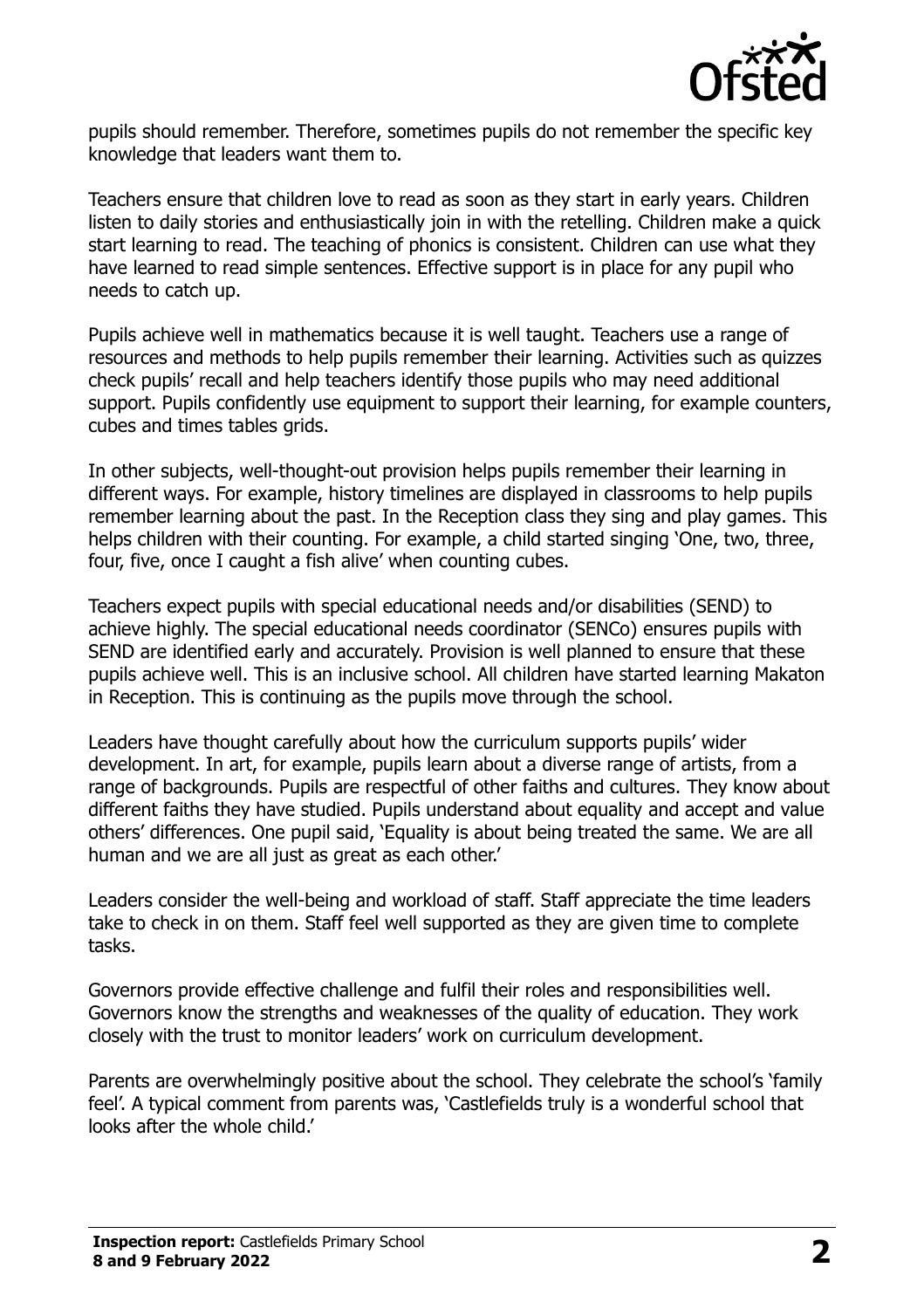

## **Safeguarding**

The arrangements for safeguarding are effective.

Leaders know the pupils, their families and the school's context well. Staff are well trained to spot signs of potential abuse and know how to record their concerns. Leaders maintain detailed records. Leaders work with a broad range of agencies to ensure families are supported.

Pupils learn how to keep themselves safe, including online. Leaders provide helpful advice to pupils and their parents about how to keep safe when using the internet and mobile technology.

Leaders make sure the appropriate pre-employment checks are carried out before staff work with pupils.

## **What does the school need to do to improve?**

### **(Information for the school and appropriate authority)**

■ In a very small number of subjects, leaders have not defined the essential knowledge that they want pupils to learn. Consequently, pupils do not learn as well as they should. Leaders should make sure that they identify the important knowledge they want pupils to learn in these subjects.

#### **Background**

When we have judged a school to be good, we will then normally go into the school about once every four years to confirm that the school remains good. This is called a section 8 inspection of a good or outstanding school, because it is carried out under section 8 of the Education Act 2005. We do not give graded judgements on a section 8 inspection. However, if we find evidence that a school would now receive a higher or lower grade, then the next inspection will be a section 5 inspection. Usually this is within one to two years of the date of the section 8 inspection. If we have serious concerns about safeguarding, behaviour or the quality of education, we will deem the section 8 inspection as a section 5 inspection immediately.

This is the first section 8 inspection since we judged the predecessor school, Castlefields Primary School, to be good in November 2014.

#### **How can I feed back my views?**

You can use [Ofsted Parent View](https://parentview.ofsted.gov.uk/) to give Ofsted your opinion on your child's school, or to find out what other parents and carers think. We use information from Ofsted Parent View when deciding which schools to inspect, when to inspect them and as part of their inspection.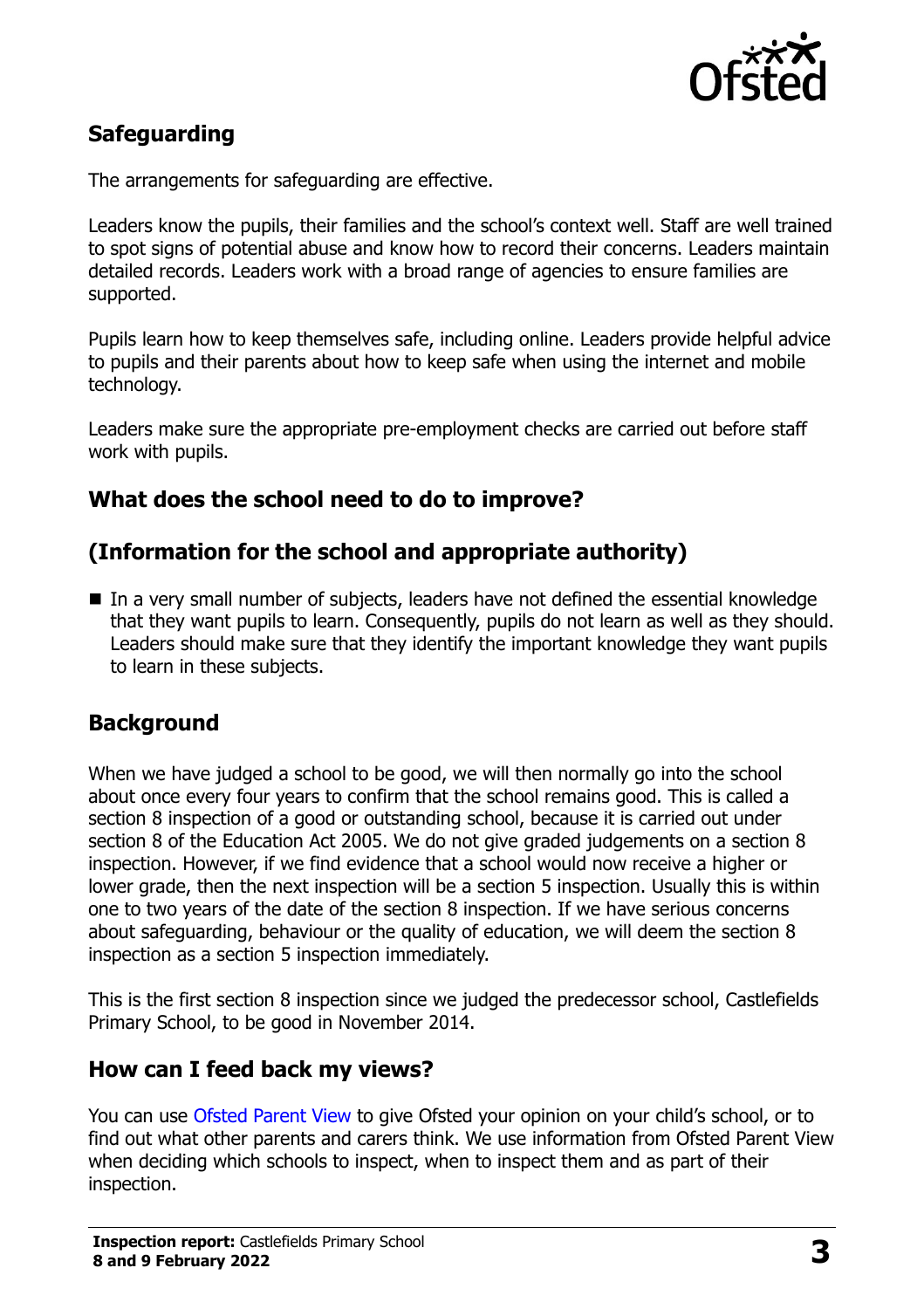

The Department for Education has further quidance on how to complain about a school.

If you are the school and you are not happy with the inspection or the report, you can [complain to Ofsted.](https://www.gov.uk/complain-ofsted-report)

### **Further information**

You can search for [published performance information](http://www.compare-school-performance.service.gov.uk/) about the school.

In the report, '[disadvantaged pupils](http://www.gov.uk/guidance/pupil-premium-information-for-schools-and-alternative-provision-settings)' refers to those pupils who attract government pupil premium funding: pupils claiming free school meals at any point in the last six years and pupils in care or who left care through adoption or another formal route.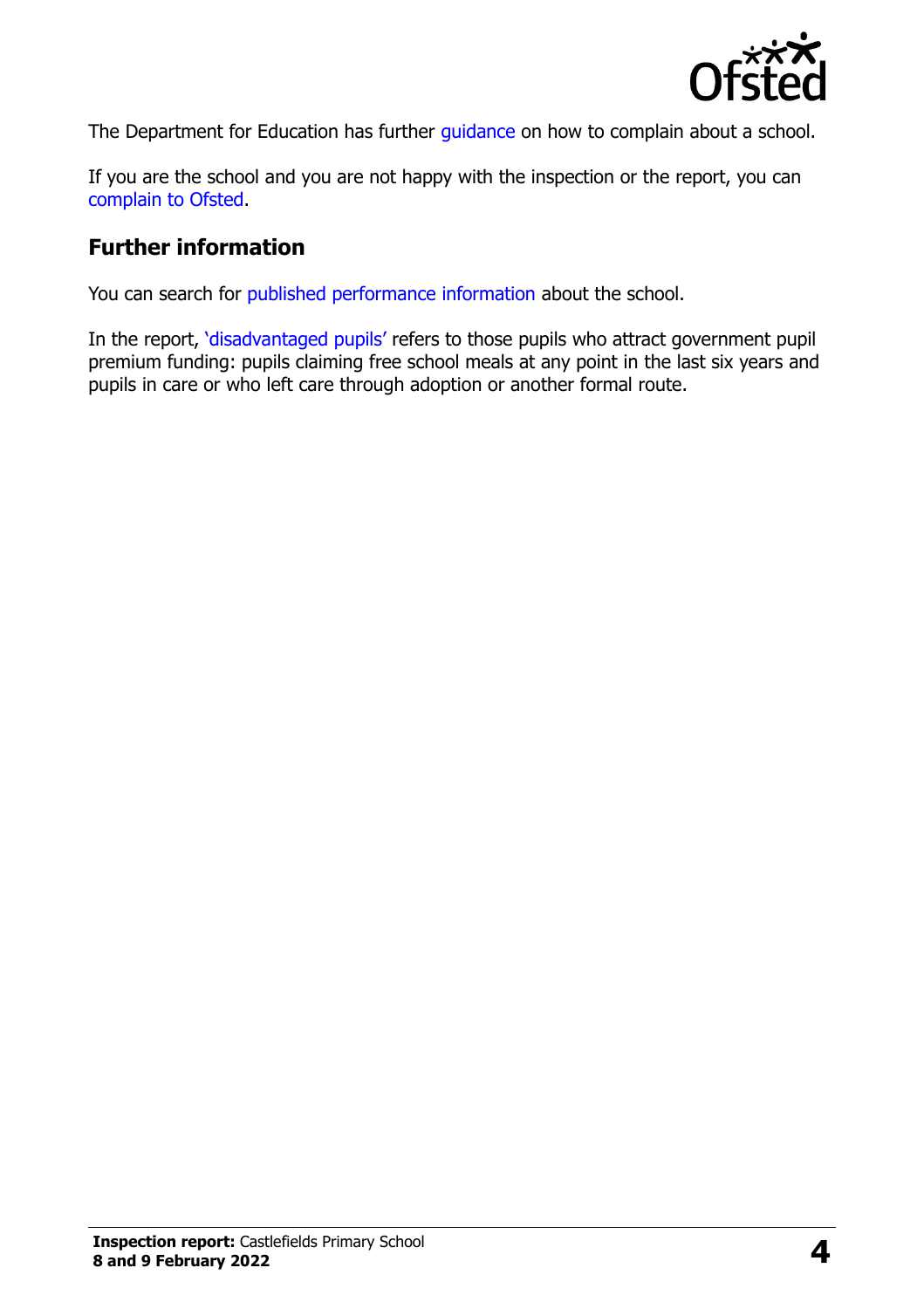

## **School details**

| Unique reference number             | 145202                        |
|-------------------------------------|-------------------------------|
| <b>Local authority</b>              | Shropshire                    |
| <b>Inspection number</b>            | 10212338                      |
| <b>Type of school</b>               | Primary                       |
| <b>School category</b>              | Academy converter             |
| Age range of pupils                 | 3 to 11                       |
| <b>Gender of pupils</b>             | Mixed                         |
| Number of pupils on the school roll | 235                           |
| <b>Appropriate authority</b>        | Board of trustees             |
| <b>Chair of trust</b>               | <b>Vince Pizzoni</b>          |
| <b>Headteacher</b>                  | Rebecca Lee                   |
| Website                             | www.castlefieldsprimary.co.uk |
| Date of previous inspection         | Not previously inspected      |

## **Information about this school**

- The school converted to become an academy school in November 2017.
- The school is a member of the TrustEd Schools' Partnership.
- The school does not use any alternative provision.
- There is a breakfast and after-school club that is run by the school.

## **Information about this inspection**

- This was the first routine inspection the school received since the COVID-19 pandemic began. The inspector discussed the impact of the pandemic with leaders and has taken that into account in their evaluation of the school.
- Meetings were held with the headteacher, the deputy headteacher, the SENCo and other members of staff.
- The inspector carried out deep dives in these subjects: early reading, mathematics and history. For each deep dive, the inspector discussed the curriculum with subject leaders, visited a sample of lessons, spoke to teachers, spoke to some pupils about their learning and looked at samples of pupils' work.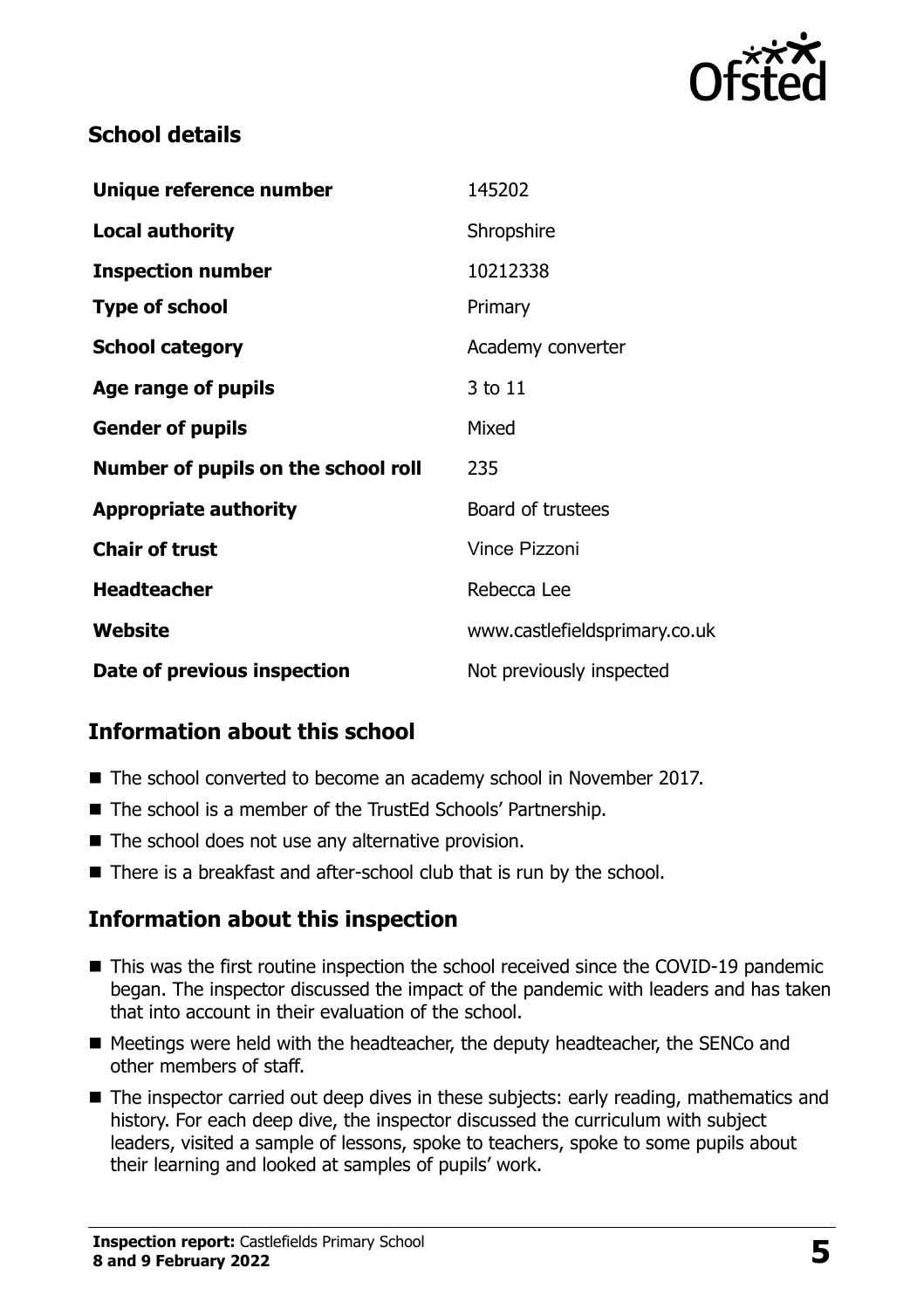

- The inspector met with the designated safeguarding lead and checked safeguarding documents, including the checks made on staff. They also examined documentation relating to pupils' attendance and behaviour.
- The inspector considered the responses to Ofsted's online survey, Ofsted Parent View, and the views of staff recorded in Ofsted's online survey.
- The inspector also spoke with pupils informally during the school day, including at before- and after-school clubs.
- $\blacksquare$  The inspector met remotely with three members of the governing body, two trustees and the chief executive officer of the TrustEd Schools' Partnership.

#### **Inspection team**

Eve Morris, lead inspector **Her Majesty's Inspector**